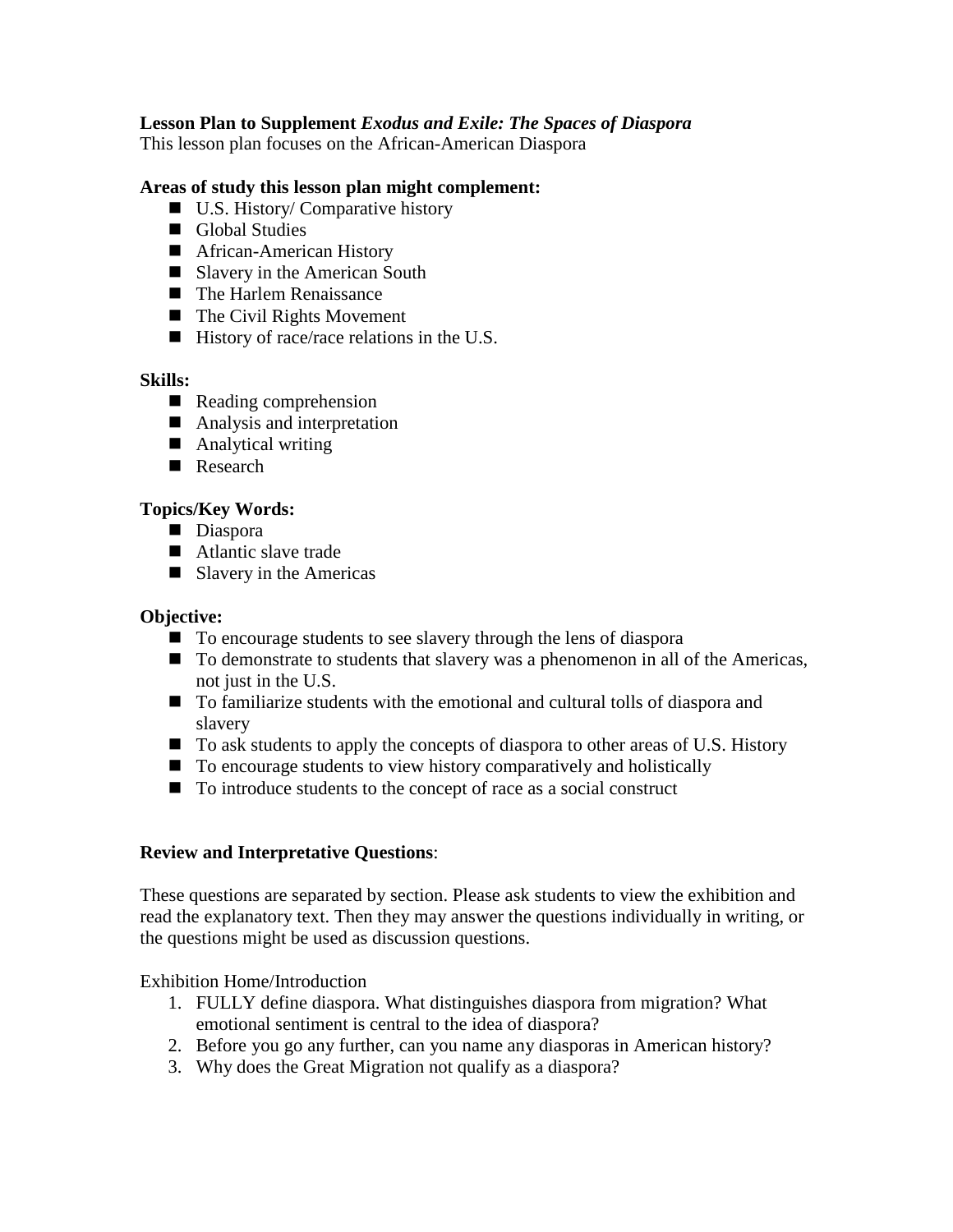"Origins of the African-American Diaspora"

- 1. How long did the Atlantic slave trade last? How many Africans were enslaved?
- 2. Were African Americans able to maintain their culture and heritage in the Americas? Why or why not?
- 3. In the 1950's and 1960's the slave experience was reinterpreted in light of the concept of diaspora. Does this reinterpretation alter the way we view slavery? If so, how?
- 4. View the Mercator map from 1633 in comparison with a modern map of Africa. How are they different?
- 5. View the Heirs Map from 1730. How are Africans presented in the picture in the bottom left corner?
- 6. Considering your answers to questions 4 and 5, how much did Europeans know about Africa and Africans? How did their lack of knowledge contribute to a mindset that would have made slavery palatable?
- 7. View the map by Montanus from 1671 about the Dutch capture of Elmina. What does the image of battle tell us? (Answer: that Dutch fought with the help of African allies.) Does knowing that Africans allied with Europeans change your image of the slave trade?

"Africans in the Americas"

- 1. What is the "middle passage"? About how many slaves died in the "middle passage"?
- 2. Why do we have such detailed statistical recording about the transportation of slaves to the Americas? What does that tell you about attitudes toward slavery?
- 3. Which nation received the largest percentage of slaves?
- 4. In arrivals 2 and 3, what was the percentage of slaves received by North America?
- 5. Is this information surprising to you? Did you expect that a higher percentage of slaves would have arrived in the U.S.?
- 6. How does the map by Blaeu portray slaves and slavery in Brazil?
- 7. What are "maroons"?
- 8. The ways that people occupy space can tell us a lot about social relationships. What do the maps in the section "African Slaves in the West Indies" tell you about the relationships between Africans and whites? (See maps 36 and 38 and text.)
- 9. According to maps 40 and 41, how was this social relationship (see previous question) the same or different in Portland?

"The Return to Africa"

1. When and why was Liberia created? What did this place represent for African Americans?

## **Short Essay or Discussion Questions:**

1. Write up your answer to #3 under "Origins of the African-American Diaspora" as an essay.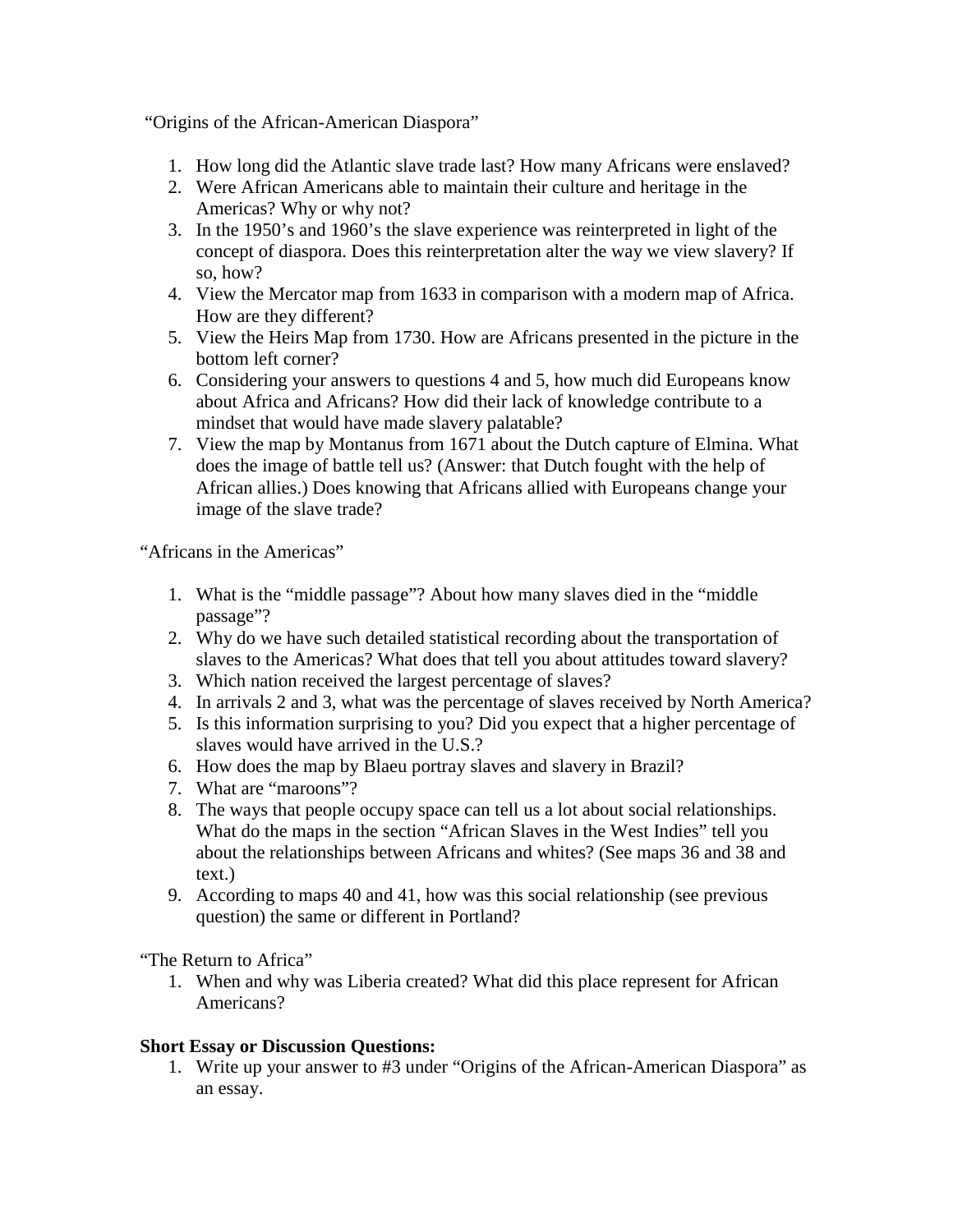- 2. Explain how the African-American slave trade qualifies as an example of diaspora. To do this, first define diaspora, then explain how the slave trade fits into the definition of diaspora. What evidence do you see of yearning for homeland, one of the important aspects of diaspora? Develop your answer thoroughly and thoughtfully.
- 3. According to what you know about slavery and American history and society, how have African-Americans attempted to maintain their African cultures? What has helped or hindered their efforts?

## **Essay Questions:**

- 1. How have slavery and race relations shaped the modern-day U.S.? (Race relations are defined as: relations – social, political and economic – between members of two or more human races, especially within a single community.) Use specifics to support your answer.
- 2. For students studying the Harlem Renaissance: How does the concept of diaspora and of yearning for homeland influence the art, literature, politics and social theory of the Harlem Renaissance? (In particular, students might view the art of Aaron Douglass, Read George Schuyler's "The Negro-Art Hokum" and Langston Hughes' "The Negro Artist and the Racial Mountain," or review the philosophies of Alain Locke and Marcus Garvey, especially in comparison with W.E.B. DuBois and Booker T. Washington.)

## **Extension I**:

This project complements the study of slavery in the U.S. and might be used in a U.S. History or Global Studies class. *This extension requires access to research facilities such as a library or computer lab (or both).* 

- 1. Individually or as a class, ask students to research slavery in Brazil.
- 2. Ask students, either in writing or in class discussion, to compare slavery in the U.S. and in Brazil. They can use what they have already learned in class about slavery in the U.S. and compare that to their research on slavery in Brazil. You might ask them to create a chart or Venn diagram to document the similarities and differences they find.
- 3. Then ask students to research the legacy of slavery in Brazil, or race relations in Brazil. Race relations are defined as: relations (social, political and economic) between members of two or more human races, especially within a single community.
	- a. A simple Google search for "race relations in Brazil" yields lots of results. OR
	- b. Some websites that you might suggest they view:
		- i. <http://www.npr.org/templates/story/story.php?storyId=5225097>
		- ii. <http://www.drclas.harvard.edu/brazil/news/legacyslavery>
		- iii. <http://unesdoc.unesco.org/images/0007/000711/071135eo.pdf> (Scroll down to page 6. Note that this report was written in 1952.)
		- iv. <http://repository.unm.edu/handle/1928/7708> (long and challenging read)